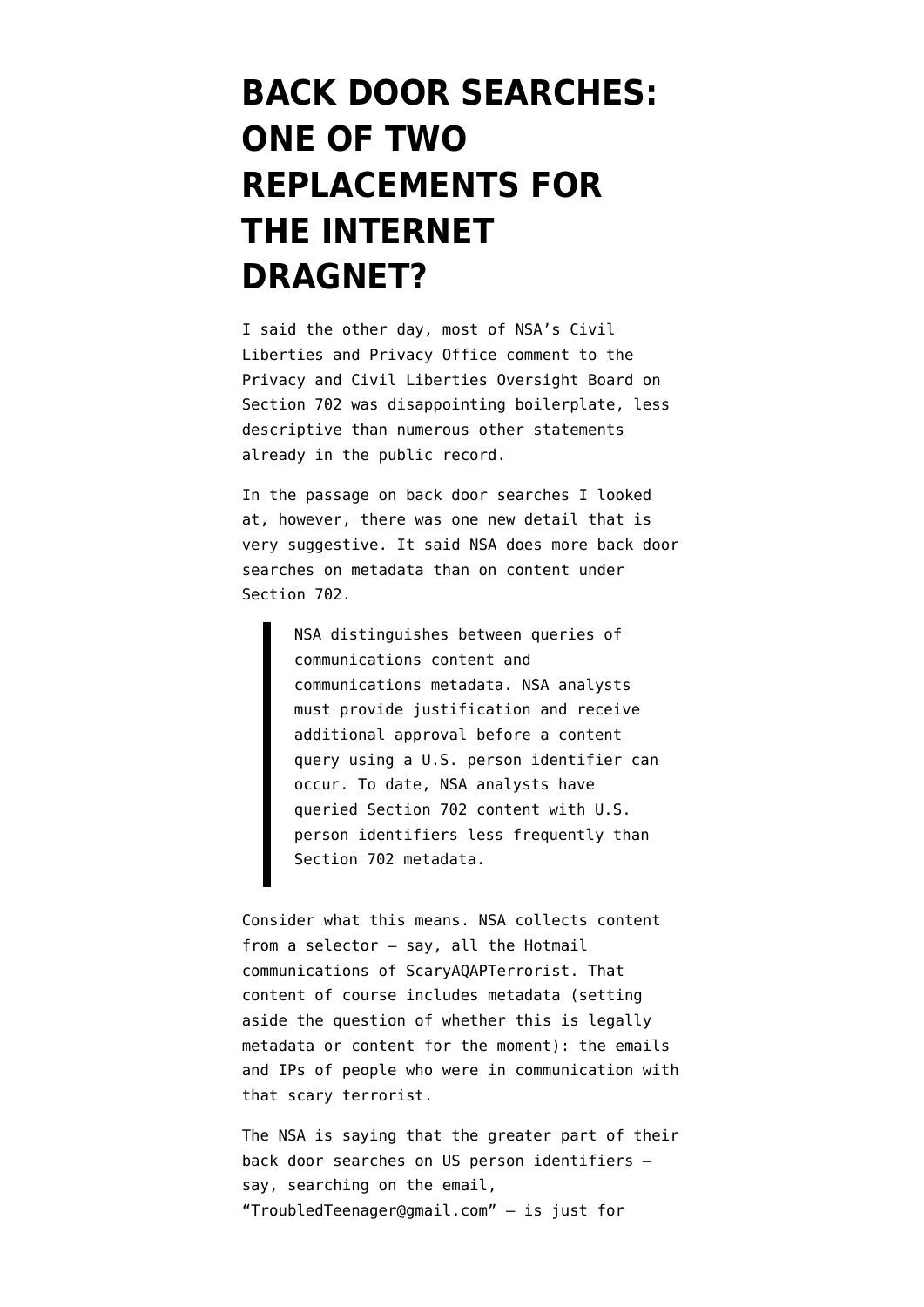metadata.

Given the timing, it seems that they're using back door searches as one of two known replacements for the PRTT Internet dragnet shut down around October 30, 2009, turned on again between July and October 2010, then shut down for good in 2011 (the other being the [SPCMA](http://www.emptywheel.net/2014/02/17/spcma-the-other-nsa-dragnet-sucking-in-americans/) [contact chaining of EO 12333 collected](http://www.emptywheel.net/2014/02/17/spcma-the-other-nsa-dragnet-sucking-in-americans/) [data](http://www.emptywheel.net/2014/02/17/spcma-the-other-nsa-dragnet-sucking-in-americans/) through US person identifiers).

Recall that NSA and CIA [first asked for](https://www.aclu.org/files/assets/fisc_opinion_10.3.2011.pdf) these back door searches in April 2011. That was somewhere between 6 to 9 months after [John Bates](https://www.aclu.org/files/natsec/nsa/FISC%20Opinion%20Granting%20Government%20Application%20Pursuant%20to%20Section%20402.pdf) [had permitted](https://www.aclu.org/files/natsec/nsa/FISC%20Opinion%20Granting%20Government%20Application%20Pursuant%20to%20Section%20402.pdf) NSA to turn the Internet dragnet back on in 2010 under sharply restricted terms. NSA was still implementing their rules for using back door searches in early 2012, just months after NSA had shut down the (domestic) Internet dragnet once and for all.

And then NSA started using 702 collection for a very similar function: to identify whether suspicious identifiers were in contact with known suspicious people.

There are many parts of this practice that are far preferable to the old Internet dragnet.

For starters, it has the benefit of being legal, which the Internet dragnet never was!

Congress and the FISC have authorized NSA to collect this data from the actual service providers targeting on overseas targets. Rather than collecting content-as-metadata from the telecoms — which no matter how hard they tried, NSA couldn't make both legal and effective — NSA collected the data from Yahoo and Microsoft and Google. Since the data was collected as content, it solves the content-as-metadata problem.

And this approach should limit the number of innocent Americans whose records are implicated. While everyone in contact with ScaryAQAPTerrorist will potentially be identified via a backdoor search, that's still less intrusive than having every Americans' contacts collected (though if we can believe the